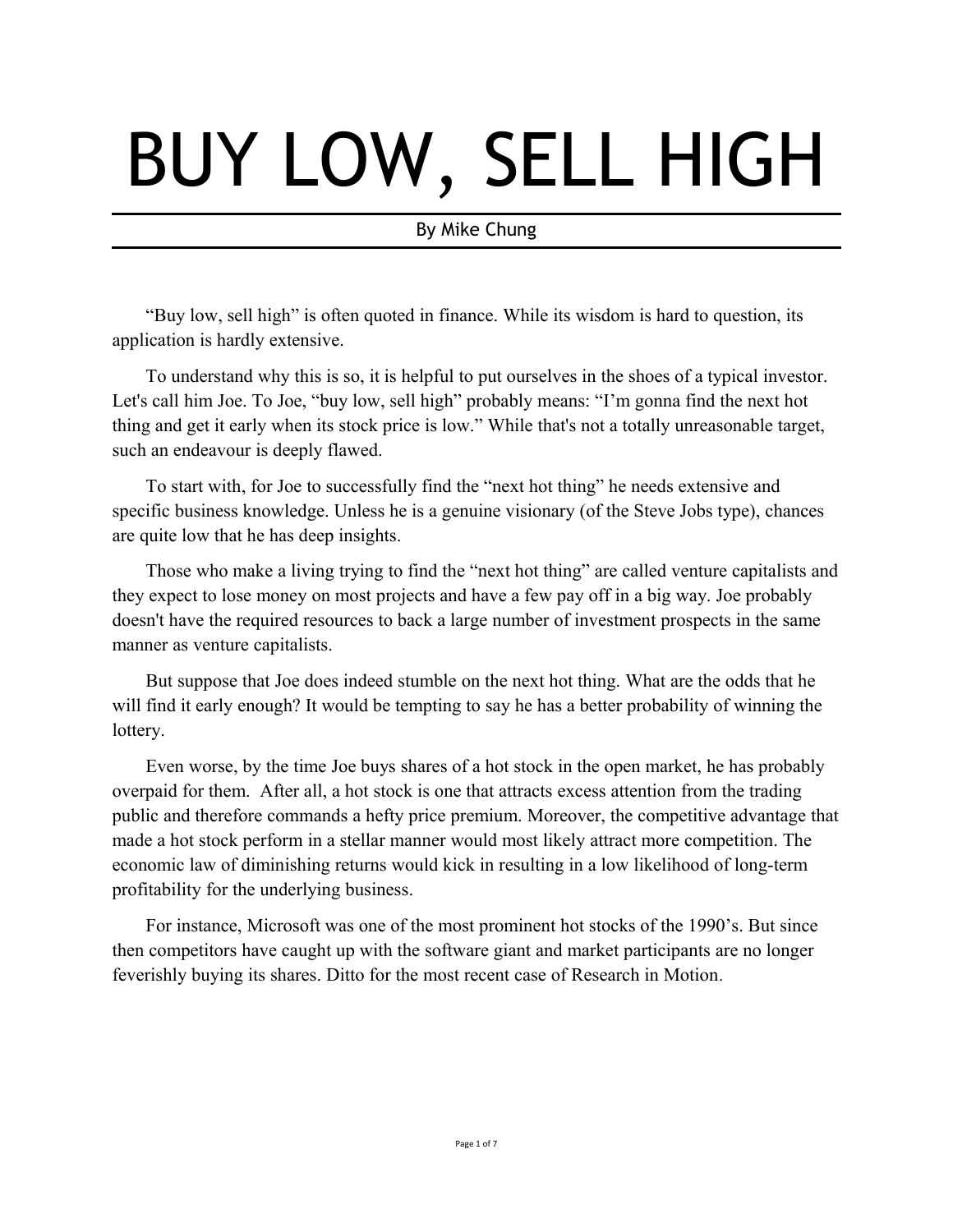# **Against the Grain**

If chasing the next hot thing is akin to the carrot dangling in front of the donkey, what is left for Joe? A little expansion of the title sentence is of order:

Buy *when prices are* Low

# Sell *when prices are* High

Economics 101 points out that when there are more sellers than buyers, prices fall. Conversely, prices rise when there are more buyers than sellers. Hence, the expanded meaning of our title sentence becomes:

Buy *when prices are* Low *and there are more sellers than buyers*

Sell *when prices are* High *and there are more buyers than sellers*

Imagine a market situation where there are more sellers than buyers such as the stock market crashes of 2000 and 2008-09. It would be very hard to visualize Joe mustering enough courage to buy during those times of market panic. More likely, by mere human impulse, he would have yielded to fear, followed the herd, and done the exact opposite.

On the other hand, a market with more buyers than sellers can be exemplified by the recent gold market or the internet craze at the end of the 1990s. In these cases, Joe would probably be tempted to jump on the bandwagon and make a grab for the easy money instead of doing the converse and taking advantage of the elevated valuations by selling.

For this reason, famed American investor Warren Buffett wrote: "A simple rule dictates my buying: Be fearful when others are greedy and be greedy when others are fearful." (1) On the basis of such train of thought, "Buy Low, Sell High" is really an instruction to go against the grain. Such course of action has, is, and perhaps will never be easy to follow. In order to successfully implement such principles, one needs to be disciplined enough to resist the natural urge of doing the same thing as everyone else even if the cold hard facts point in the other direction. And the ability to resist such impulses emanates primarily from strength of character.

Mr. Buffett's mentor, Benjamin Graham clearly pointed to such behavioural deficiency more than 60 years ago. In his popular book, *The Intelligent Investor*, Mr. Graham wrote: "The investor cannot enter the arena of the stock market with any real hope of success unless he is armed with mental weapons that distinguish him in kind – not in a fancied superior degree – from the trading public. One possible weapon is indifference to market fluctuations… He must be relatively immune to optimism or pessimism and impervious to business or stock-market forecasts."<sup>(2)</sup>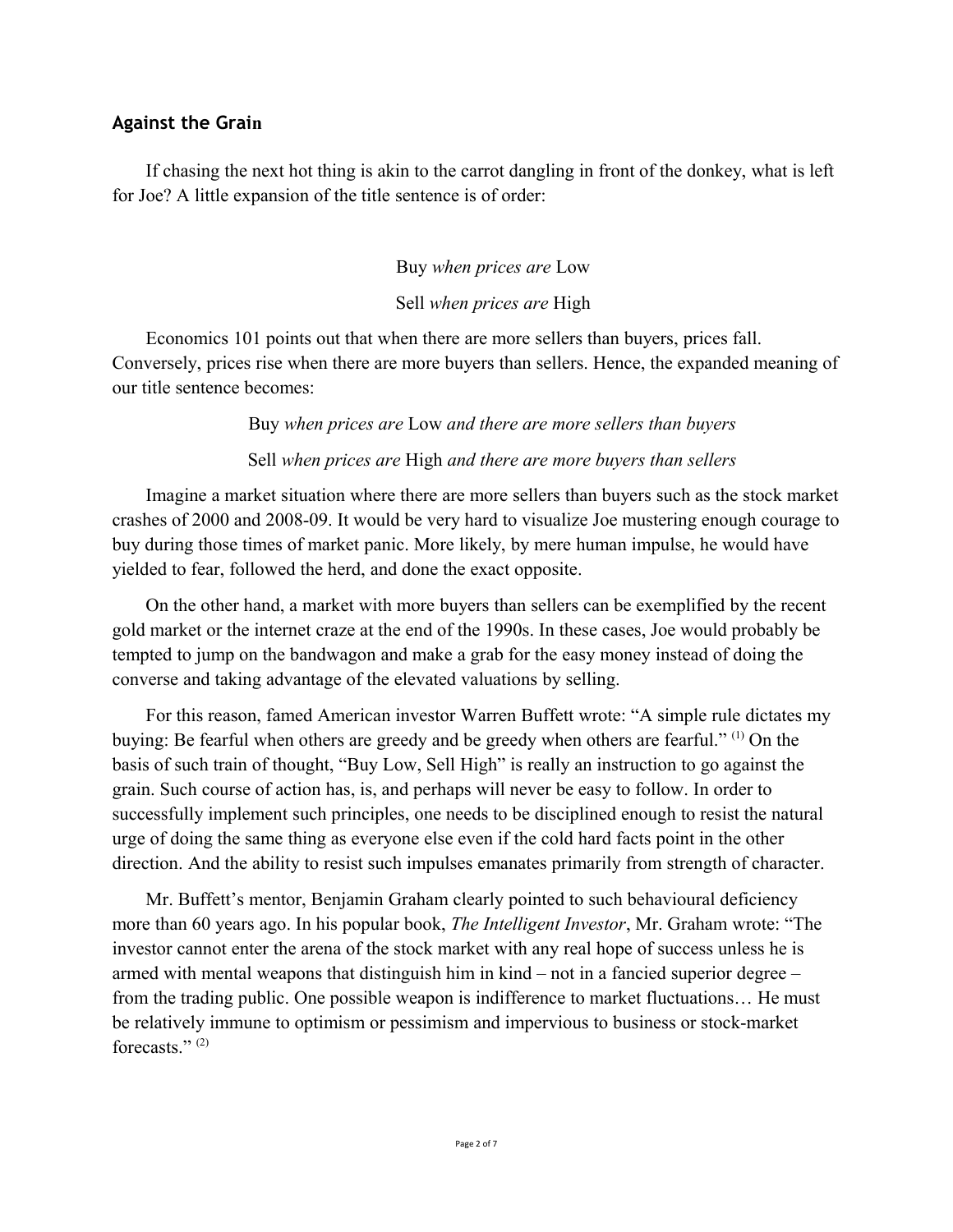Also known as the Dean of Wall Street, Mr. Graham had placed his finger right on the matter. Nowadays, more than half a century later, Joe has it even worse. He is constantly bombarded with all sorts of market noise from financial news, blogs, tweets, and TV.

High IQ is also no guarantee for investment success. Just consider the spectacular failure of Long Term Capital Management (LTCM) towards the end of the 1990s. This hedge fund boasted a constellation of PhD's among its ranks (including two Nobel laureates in Economics) and yet they led LTCM to ultimately become the poster boy for hedge fund blow-ups.

#### **Buy Low**

On the assumption that you have the required temperament for successful investing, as advocated by Mr. Graham, the next question is "How does one buy low?"

Stock prices can go down for a variety of reasons, including:

(A) The underlying business of the company is going down the drains.

(B) The company is currently facing tough operating conditions which might turn out to be temporary in the longer run.

(C) The stock of the company is being neglected or overlooked by the market at large (which is perhaps more currently interested in pursuing the next hot thing).

While case scenario (A) is a quasi-guarantee of losing money for the shareholders, scenarios (B) and (C) might provide opportunities of buying low. More specifically, you want to look for opportunities when a company's share price falls to a sufficiently low level compared to its intrinsic value to provide a generous margin of safety.

On the subject of intrinsic value, Mr. Graham wrote: "In general terms, it is understood to be that value which is justified by the facts, e.g. assets, earnings, dividends, definite prospects, as distinct, let us say, from market quotations established by artificial manipulation or distorted by psychological excesses." (3) Thus, one path towards a successful investment operation can be said to hinge upon separating the wheat from the chaff, i.e. distinguishing case scenarios (B) and/or (C) from scenario (A).

In the last edition of The Intelligent Investor, Mr. Graham provided a set of criteria with respect to (inter alia) earnings stability and growth, leverage, liquidity, dividend payments, which, if met by a company's fundamentals, increase the odds of that company becoming a turnaround story instead of going down the drains. (4)

How do you calculate intrinsic value?

The answer is more art than science. In the classic investment text Security Analysis, Mr. Graham wrote: "We must recognize, however, that intrinsic value is an elusive concept… it is a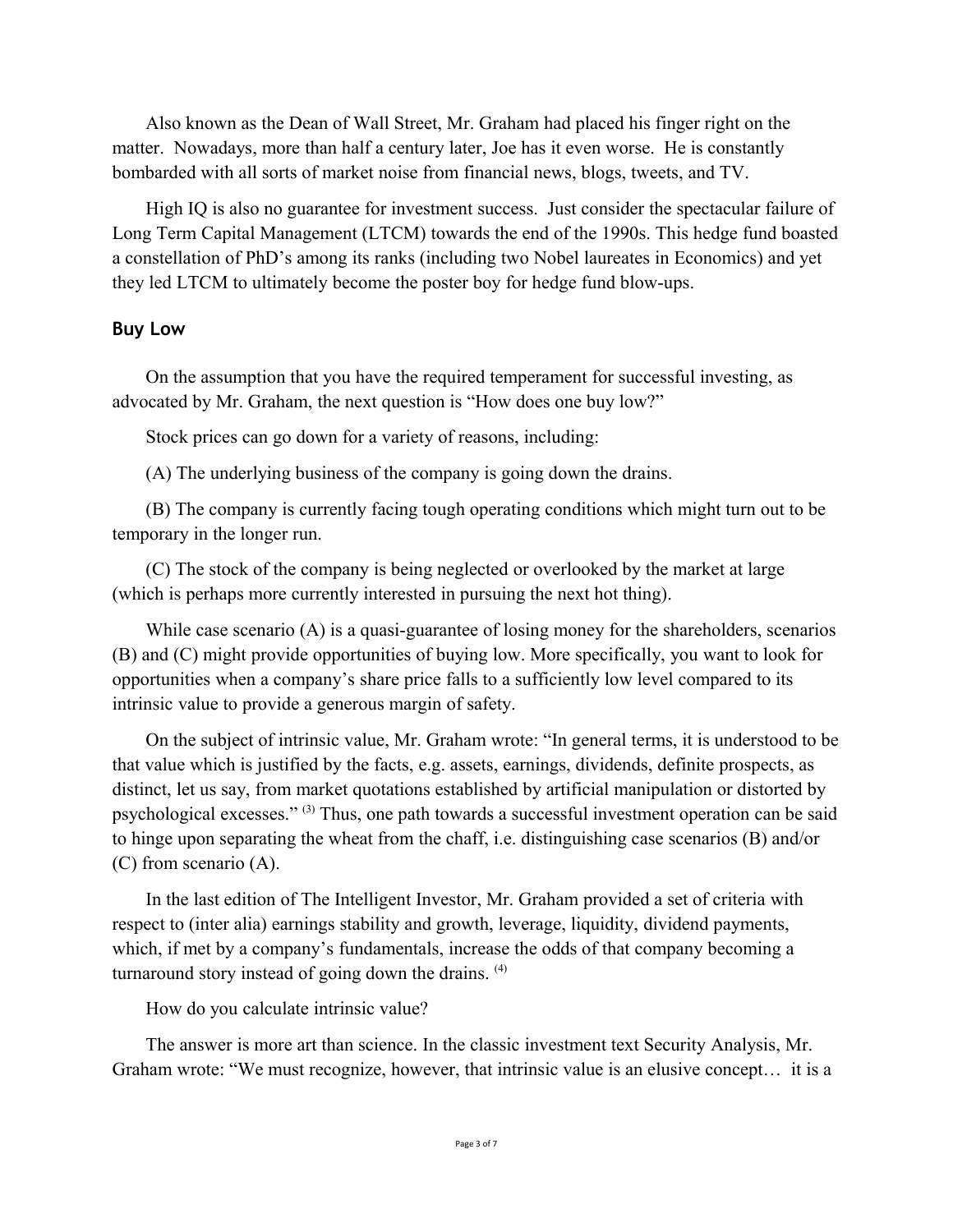great mistake to imagine that intrinsic value is as definite and as determinable as is the market price." $(5)$ 

Despite being elusive, the intrinsic value concept has not resulted in a dearth of investors who have operated successfully by buying at prices thought to be lower than intrinsic value. In the Chairman's letter to Berkshire Hathaway shareholders for the year ending December 31, 2009, Mr. Buffett dropped a very useful hint on how to get an approximate grasp of intrinsic value: "Alas, that (intrinsic) value cannot be calculated with anything close to precision, so we instead use a crude proxy for it: per-share book value… Even so, Charlie (Munger) and I believe that our book value… supplies the most useful tracking device for changes in intrinsic value… In other words, the percentage change in book value in any given year is likely to be reasonably close to that year's change in intrinsic value." (6)

An analogy can be drawn between a country's economic activity as measured by Gross Domestic Product (GDP) and a company's intrinsic value as proxied by book value. Reaching a precise measurement of a country's GDP is probably as elusive as precisely counting the number of sand grains on a particular beach. For a country, like Canada, it is hard to nail down GDP with an accuracy even to the nearest one million dollars. And yet, GDP remains one of the most common measures of economic activity however imprecise it might be.

The percentage change in GDP from one period to the next is of the most interest for economists. This change in GDP should be a good approximation of the actual change in the level of economic activity just like Mr. Buffett put forward the change in intrinsic value being approximated by the change in book value.

The evolution of a company's Price to Book Value ratio (P/B) over time can be regarded as a good proxy for how much the market price is charging in comparison to the shares' intrinsic value. A company exhibiting a declining  $P/B$  ratio to a sufficiently low level  $(7)$ , is improving the odds for a buyer of its shares to acquire them at a price that is less than their intrinsic value; provided analysis of the company's fundamentals points to a case of scenario (B) or (C) as laid out above. As Mr. Graham put it in a related manner: "… he (the analyst) appears to be concerned with the intrinsic value of the security and more particularly with the discovery of discrepancies between the intrinsic value and the market price." (8)

The above discourse of buying low as represented by a sufficiently low P/B ratio is backed by the academic paper "Contrarian Investment, Extrapolation, and Risk" <sup>(9)</sup> In this study, deciles of portfolios were created with Value stocks at one end and Glamour stocks at the other. The Value stocks were defined by low ratios such as Price to Book, Price to Earnings or Price to Cash Flows whereas the portfolios of Glamour stocks had high such ratios. The study provided evidence that the Value strategies yield higher returns even without being fundamentally riskier because these low ratio strategies took advantage of suboptimal behaviour of the typical investor.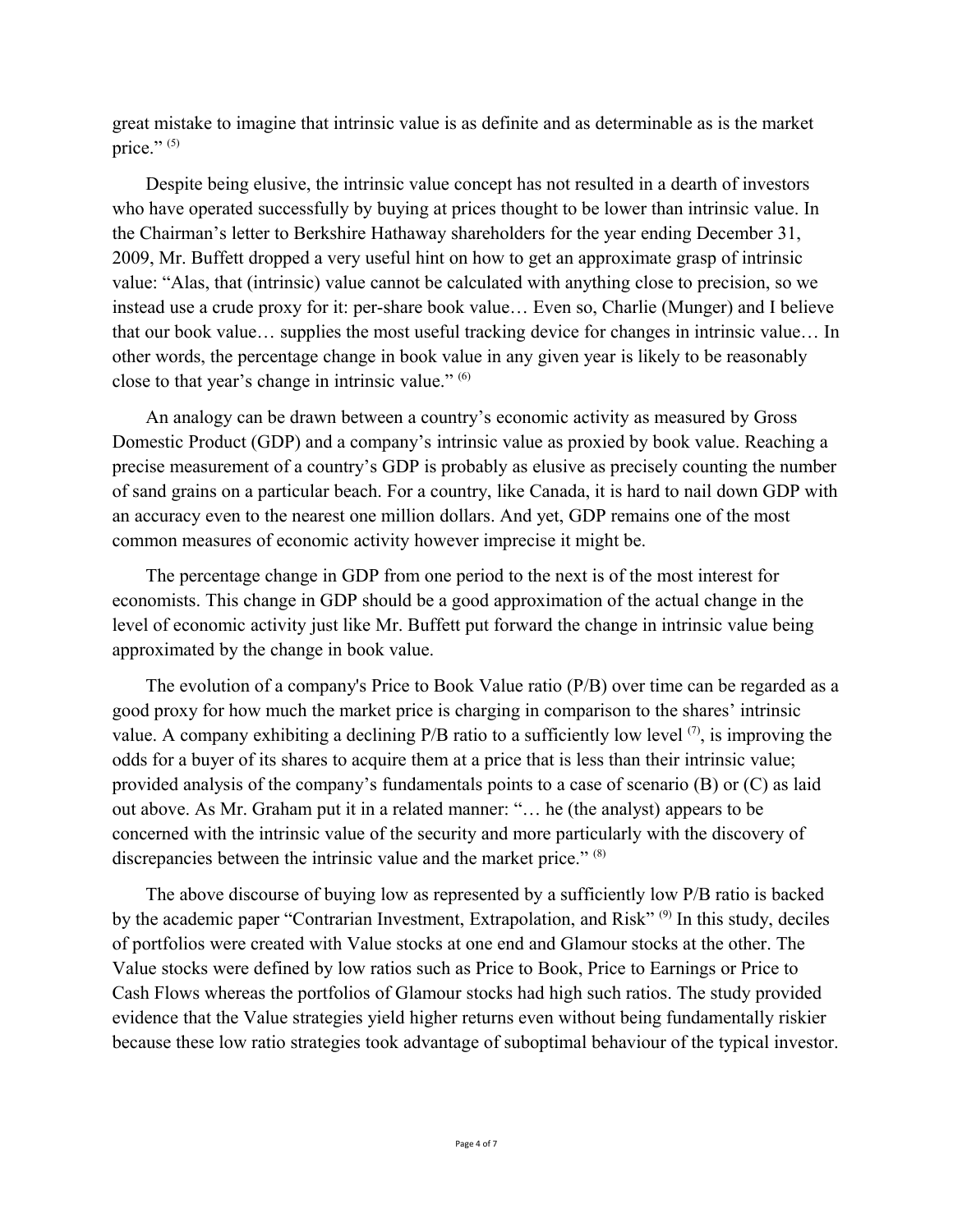# **Catch Up and Sell**

Most of the time the market price of a share gravitates around its intrinsic value. But sometimes, this relationship can substantially dislocate due to market over-reaction to a particular factor and give rise to undervaluation (or overvaluation).

After an investor takes a long position in a perceivably undervalued situation, he must be patient and allow the market to catch up with the stock's intrinsic value. As Mr. Graham once said: "That is one of the mysteries of our business, and it is a mystery to me as well as to everybody else. We know from experience that eventually the market catches up with value. It realized it in one way or the other." (10) And during the process of catching up with intrinsic value, the increase in market value should normally provide a satisfactory return on investment.

Consider a stock that has historically traded like the broad market at a P/B of 2.3 (the long term average for the median P/B ratio of a broad based U.S. Equity Index). If the stock market offers you an opportunity to buy it at a P/B of 1.5 (the maximum advocated by Mr. Graham in The Intelligent Investor) and the market eventually catches up with its intrinsic value which is proxied by its average P/B ratio of 2.3 then the capital appreciation would already be slightly above 50%.

And this is not counting the potential intervening increase in book value which would further enhance the gain. In practice, professional investors who hunt for undervalued issues tend to have an average holding period of 3 to 5 years. Through the added power of compounding over such a period of time, it is possible to end up with an overall annual compounded rate of return north of 10%. <sup>(11)</sup> As the broad equity market in the U.S. has gained about 7% per year over the long term, an investment operation illustrated just above can be said to hold ample potential for a satisfactory return.

This is a rather simplistic model designed primarily at showing the type of return that might be expected from investing in low P/B stocks. In reality, other factors have to be considered when trying to establish the intrinsic value of a stock. For instance, a company's earnings history can be used as a proxy for its earnings power which itself ought to be part of a more comprehensive set of factors to be taken into account while determining intrinsic value.

But once the market value of a stock has reached its perceivable intrinsic value, there are 3 scenarios that can subsequently ensue:

- 1. the stock price can stagnate at its current level.
- 2. the stock price can surge further forward and possibly make the stock become overvalued.
- 3. the stock price can retreat back and maybe make the stock become undervalued once again.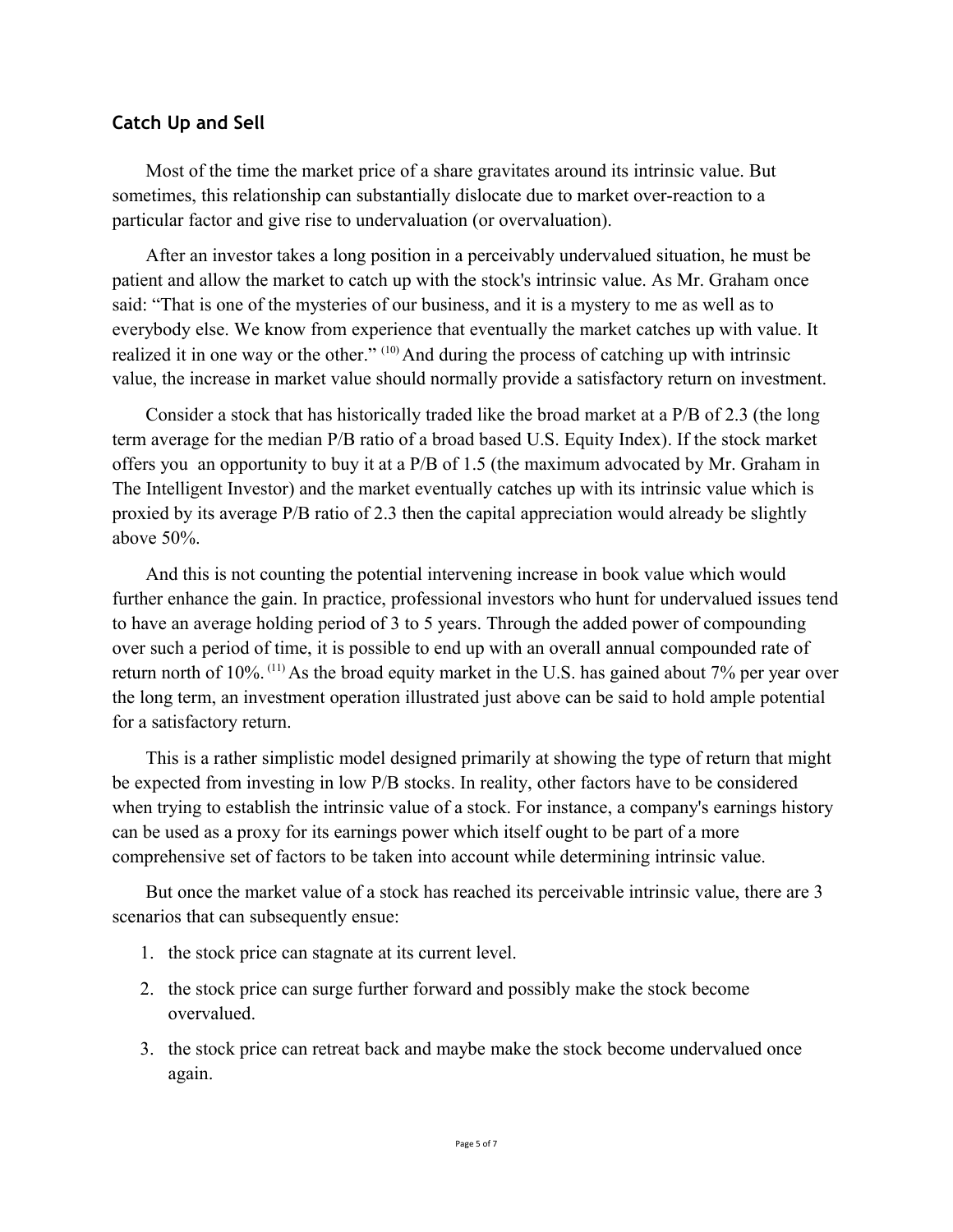In my opinion, there is no way of predicting which scenario will prevail. Hence, the appropriate course of action should be underpinned more by common sense than by trying to graze through a crystal ball.

A main message of this essay is that the odds of capital appreciation for typical investors are better served by buying undervalued issues than fairly valued ones (let alone overvalued ones). Thus, once a stock is deemed to have reached its intrinsic value, it would logically be better to sell it and use the proceeds to buy an undervalued stock because this course of action would, in principle, increase the odds of capital gains.

The stock just sold could, of course, continue to advance further. But without the ability of predicting the future, there is no way of knowing which particular stock will do so once it is fairly valued. Therefore, it is wiser to increase the odds of capital appreciation by reallocating capital from a fairly valued stock into an undervalued one instead of relying on Lady Luck to push the fairly valued issue into overvalued territory.

## **Diversification**

However, buying one stock with a low P/B ratio is certainly no guarantee of investment success. To start with, the analysis of a particular stock may not be error free. Moreover, things can change over time so that the conditions prevailing at the time of the initial analysis no longer apply. Hence, the importance of diversification. An analogy to the principle underlying the insurance industry might be helpful here. When someone buys auto insurance, he has no idea when he will make a future claim. It can be the next day, the next week, the next month, the next year, or perhaps never. If the policy holder has no idea about such timing, the insurance company would be even less illuminated for that particular customer. But what the insurance company knows is that if it gets a sufficiently large number of such policy holders, the law of large numbers will apply and it can therefore price its policies accordingly using actuarial principles.

Likewise, an investor who buys a stock on the principle of low valuation, as laid out above, will be hard pressed to predict when the market price of that particular stock will wake up to its fundamentals. But, by diversifying into a sufficiently large number of such stocks, the investor is making the law of large numbers work in his favour and putting better odds on his side. Mr. Graham suggested holding 20 to 30 stocks.

Thus, the often quoted advice to "Buy Low and Sell High" is not a concept that can be easily and straightforwardly implemented. It demands more mental discipline and strength of character than is exhibited by most people. It has been estimated that only 5% of professionally managed money is done using the precepts of Value Investing. <sup>(12)</sup> For this reason value investing will continue to provide satisfactory results as it has over the past 75 years or so because the majority of the trading public will continue to behave like our friend Joe. After all, they are only human.